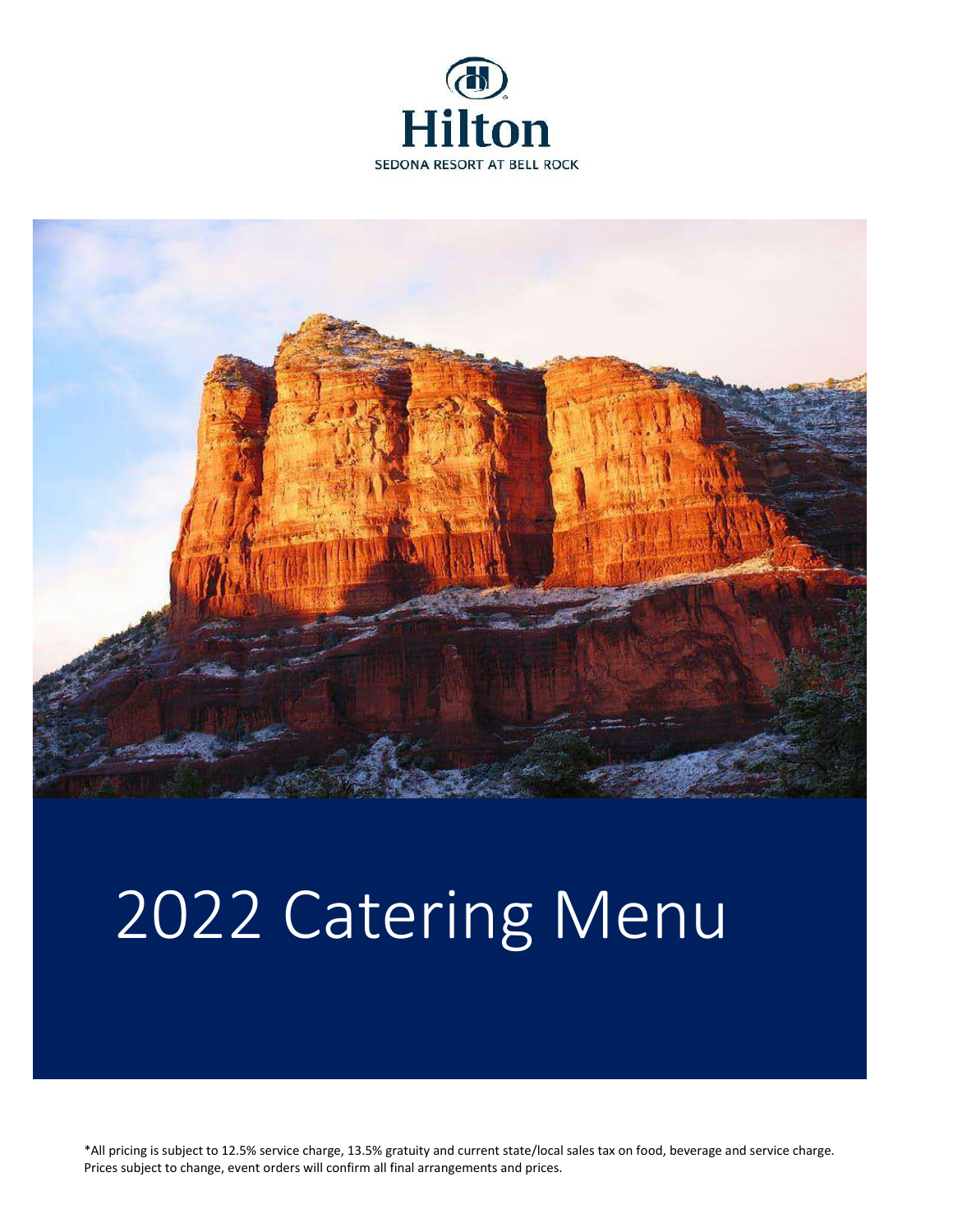# **BREAKFAST**

\*60 minute service time

\*Under minimum charge of \$100.00 for groups 24 or less

#### **Call of the Canyon Continental \$50 per person**

Selection of Cranberry, Apple, and Orange Juice Fresh Brewed Starbuck's Coffee: Regular & Decaffeinated Fine Selection of Teas Daily Selection of Fresh-baked Artisanal French Breakfast Pastries, Danish and Muffins Whipped Butter and House Made Seasonal Jams Seasonal Sliced Fruit Salad Mango Coconut Smoothie with Chia Seeds Greek Yogurt Parfait with Almond Granola

## **Build-Your-Own Breakfast Buffet \$60 per person**

Selection of Cranberry, Apple, and Orange Juice Fresh Brewed Starbuck's Coffee: Regular & Decaffeinated Fine Selection of Teas Daily Selection of Artisanal French Breakfast Pastries, Danish and Muffins Whipped Butter and House Made Seasonal Jams Seasonal Sliced Fruit with Berries Yogurt Parfait or Coconut Chia Seed Pudding (Vegan)

#### **The Egg (Choose 1)**

Classic Scrambled Egg Scrambled Egg with Crème Fraiche and Chive Baked Egg White Spinach, Goat Cheese, Charred Tomato Baked Farmhouse Eggs, Boursin Cheese, Diced Charcuterie, Fine Herbs

#### **The Potatoes (Choose 1)**

Baked Peewee Potatoes, Parmesan Cheese, Caramelized Garlic and Onion, Bell Pepper, Pimente De Ville, Crispy Breakfast Potatoes, Herbs, Charred Red Onions

#### **The Meats (Choose 2)**

Applewood Smoked Bacon Chicken Apple Sausage Pork Breakfast Link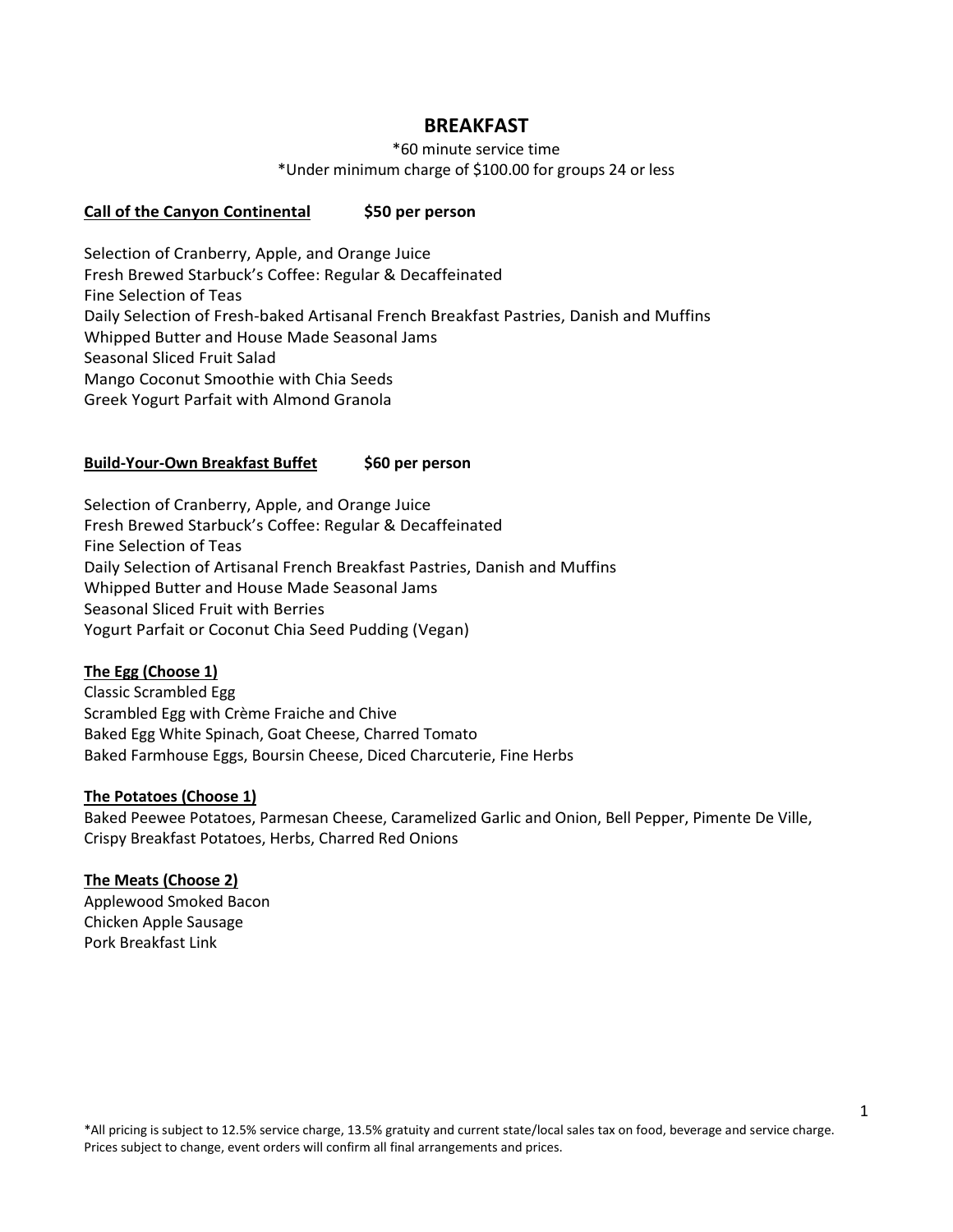#### **A la Carte Breakfast Enhancements**

*\*Must purchase Call of the Canyon Continental or Build-Your-Own-Breakfast\**

| <b>Vegan Chia Seed Coconut Pudding</b><br>Strawberries, Mint, Toasted Almond                                                                                                                                                                                                                                                                                                                           | \$11 per person            |
|--------------------------------------------------------------------------------------------------------------------------------------------------------------------------------------------------------------------------------------------------------------------------------------------------------------------------------------------------------------------------------------------------------|----------------------------|
| <b>Classic Steel-Cut Oats</b><br>Palm Sugar, Golden Raisin, Walnuts                                                                                                                                                                                                                                                                                                                                    | \$11 per person            |
| <b>Buttermilk Waffles</b><br>Maple Syrup, Whipped Butter                                                                                                                                                                                                                                                                                                                                               | \$12 per person            |
| <b>Classic Pancakes</b><br>Maple Syrup, Butter                                                                                                                                                                                                                                                                                                                                                         | \$12 per person            |
| <b>Applewood Smoked Bacon</b>                                                                                                                                                                                                                                                                                                                                                                          | \$12 per person            |
| <b>Scrambled Eggs with Crème Fraiche</b>                                                                                                                                                                                                                                                                                                                                                               | \$12 per person            |
| <b>Pork Breakfast Link</b>                                                                                                                                                                                                                                                                                                                                                                             | \$12 per person            |
| <b>Roasted Peewee Potatoes</b>                                                                                                                                                                                                                                                                                                                                                                         | \$8 per person             |
| <b>Smoked Scottish Salmon</b><br>Tomatoes, Capers, Red Onion, Chives, Lemons,<br>Crème Cheese and Mini Bagels                                                                                                                                                                                                                                                                                          | \$26 per person            |
| <b>Yogurt Parfaits</b><br><b>Yogurt Parfaits</b><br>Or<br>Coconut Chia Seed Pudding (Vegan)                                                                                                                                                                                                                                                                                                            | \$13 per person (select 1) |
| <b>Breakfast Sandwiches</b><br>California Bacon Sandwich, Tomato Jam, Aged Cheddar, Avocado, Brioche<br>Shaved Ham and Egg Croissant, Swiss Cheese, Croissant Bun<br>Egg White Caprese Muffin, Heirloom Tomato, Local Mozzarella, Arugula<br>Turkey Croissant, Turkey Sausage, Tomato Jam, Spinach, Queso Fresco, Croissant Bun<br>Vegan Tofu Wrap, Scrambled Tofu, Roasted Summer Squash, Basil, Wrap | \$17 each                  |

#### **Made-to-Order Omelet Station (Minimum 25 guests) \$26 per person**

Select Cage-Free Egg, Egg Whites or Egg Beater, Baja Shrimp, Ham, Bacon, Turkey Green Chile, Chorizo, Soyrizo, Cheddar, Feta, Goat Cheese, Spinach, Asparagus, Broccoli, Kale, Hen of the Woods, Tomato, Scallions, Roasted Butternut Squash, Cumin Black Beans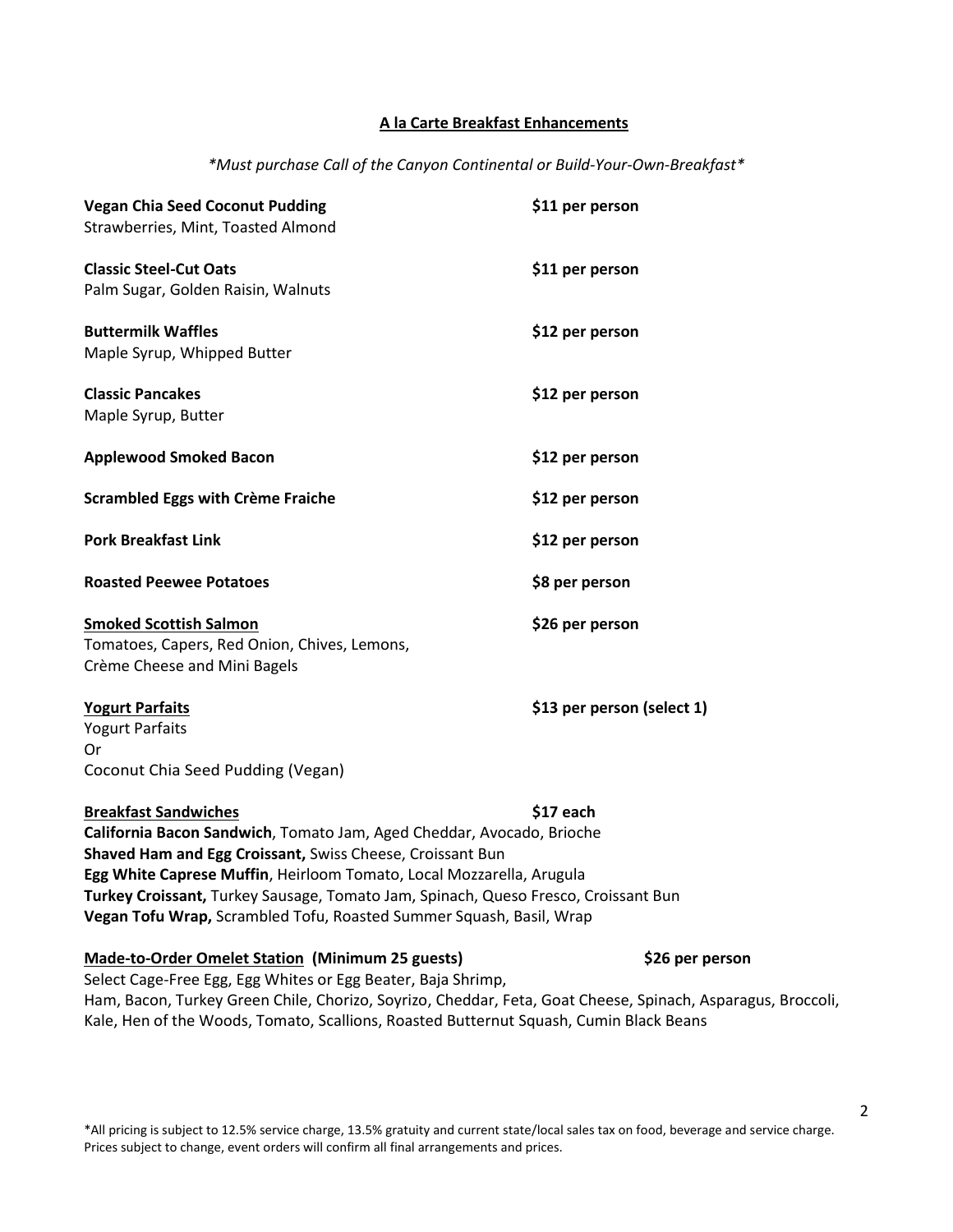# **A LA CARTE BREAKS**

| <b>Assortment of Fresh-Baked Cookies:</b><br>Chocolate Chip, M & M, Double Fudge Chocolate | \$50 per dozen  |
|--------------------------------------------------------------------------------------------|-----------------|
| <b>Brownies and Blondies Assorted Flavors:</b><br>Chocolate, Fudge                         | \$50 per dozen  |
| Chocolate-Dipped Rice Crispy Treats                                                        | \$48 per dozen  |
| <b>Chocolate Dipped Strawberries</b>                                                       | \$45 per dozen  |
| Assorted Freshly Baked Danishes or Flaky Croissants                                        | \$52 per dozen  |
| <b>Assorted Whole Fruit</b>                                                                | \$48 per dozen  |
| Sliced Seasonal Fruit (30 minute service)                                                  | \$12 per person |
| <b>Mixed Nuts</b>                                                                          | \$55 per pound  |
| Chip & Salsa Bar (30 minute service)<br>Tortilla Chips, Salsa Roja, Salsa Verde, Guacamole | \$19 per person |
| Bag of Chips and Pretzels                                                                  | \$7.50 each     |
| Fresh Juices; Orange, Apple, Grapefruit & Cranberry                                        | \$80 per gallon |
| Freshly Brewed Hot Starbucks Coffees, Decaf or Hot Tea<br>with cream and sugars            | \$95 per gallon |
| <b>Iced Tea</b>                                                                            | \$95 per gallon |
| <b>Assorted Sodas</b><br>Coca Cola Products                                                | \$5 each        |
| Sparkling Water                                                                            | \$7 each        |
| <b>Bottled Water</b>                                                                       | \$5 each        |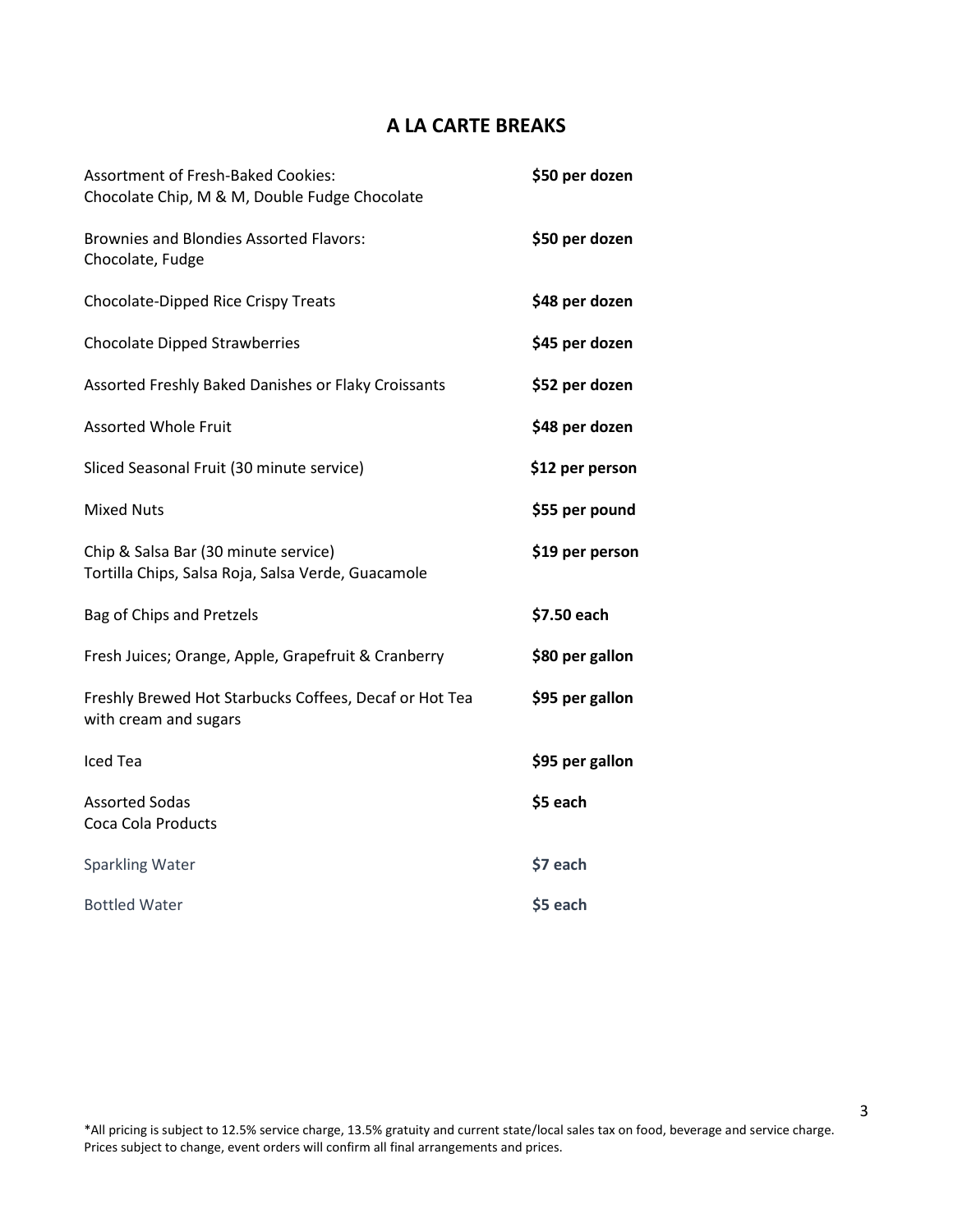# **THEMED BREAKS** \*30 minute service time \*Minimum of 25 guests per break

## **Build-Your-Own Trail Mix \$20 per person**

Pretzel Sticks, White and Dark Chocolate Chips, Chocolate Covered Cherries, Sesame Sticks, Wasabi Peas, Chocolate Covered Pretzel, Dried Fruit, Peanuts, Pistachios, Cashews, Hazelnuts, Walnuts, Almonds

**Arizona Citrus Break \$27 per person**  Local Whole Citrus, Citrus Panna Cotta, Citrus Date Almond Tarts, Orange Basil Smoothie, Orange Jelly Beans

**Mexican Fruit Cart 1988 1989 1989 1989 1989 1989 1989 1989 1989 1989 1989 1989 1989 1989 1989 1989 1989 1989 1989 1989 1989 1989 1989 1989 1989 1989 1989 1989 1989** Watermelon, Pineapple, Honeydew Fruit Spears, Jicama, Tajin, Lime, Honey, Salt

**Popcorn Break** – Select 2 Flavors **\$17 per person** Butter Popcorn Caramel Popcorn Chocolate Drizzle Popcorn Double Cheddar Popcorn

# **Elote Cart/ Mexican Street Corn in a Cup \$20 per person**

Mayo, Butter, Lime, Cotija Cheese, Chili, Chicharrones, Cilantro

**Gluten-Free Treats - Minimum 12 people \$26 per person** Fruits and Vegetable Spear Cups, Lime, Tajin Spiced Nuts Red Flame Grapes with Cheddar Cheese Shooters and Flax Seed Crackers

## **Infused Water Menu - Sold only in 3 gallon increments \$75 per 3 gallons** Mango Peach with Fresh Orange Cucumber Lemon Fennel Strawberry, Raspberry Mint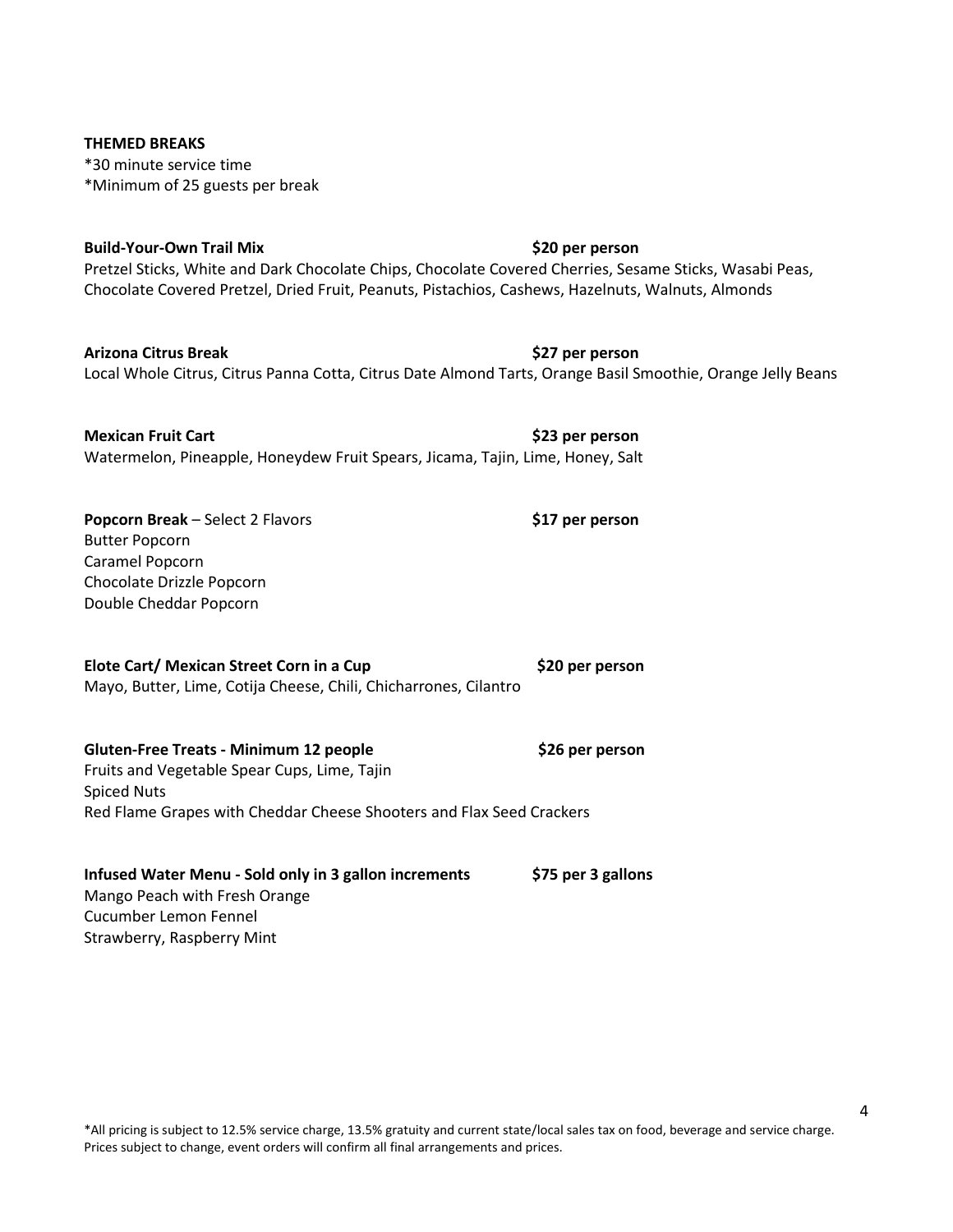# **LUNCH**

#### **LUNCH BUFFET**

\*90 minute service time \*Under minimum charge of \$200.00 for 24 guest or less

#### **WEST FORK TRAIL** \$65 per person

#### **SOUP AND SALAD**

**Green Chili Corn Soup** – Roasted Corn, Lime, Jalapeno, Green Peppers, Sautéed Onion, Cilantro **Kale and Heirloom Carrot Slaw** – Red Cabbage, Shaved Red Onion, Chickpeas, Apple Cider Vinaigrette

#### **MAIN COURSE**

**Braised Short Rib** – Slow-cooked Beef Short Rib in a Raisin and Red Wine Vinegar Demi Glaze **Buttermilk Mashed Potatoes Seared Salmon** – Sicilian Fregola, Roasted Cherry Tomatoes, Pearl Onions, Citrus Vinaigrette **Oven-Baked Heirloom Cauliflower** – Extra Virgin Olive Oil, Fresh Herbs

## **DESSERTS – Select 2 (see at end of Lunch Buffet Menus)**

#### **BELL ROCK TRAIL \$68 per person**

#### **SOUP AND SALAD**

**Vegan Curried Cauliflower Soup** – Cauliflower, Apples, Coconut Milk, Vanilla **Lemongrass Ginger Shrimp Salad**– Toasted Cashew, Mint, Cilantro, Mango Vinaigrette, Asparagus, Green Papaya, Green Beans, Green Onion

#### **MAIN COURSE**

**Teriyaki Chicken Thigh** – Green Onions, Ginger, Cilantro, Sesame, **Grilled Mahi Mahi** – Roasted Pineapple Salsa, Citrus Vinaigrette **Vegan Red Lentil Sweet Potato Stew** – Coconut Sauce, Tomato, Cilantro, Lime Juice **Japanese Steamed Rice** – Furikake

**DESSERTS – Select 2 (see at end of Lunch Buffet Menus)**

#### **THUNDER MOUNTAIN TRAIL \$70 per person**

#### **SOUP AND SALAD**

**Roasted Tomato Basil Soup** – Tomato, Basil, Rustic Croutons, Ricotta, Olive Oil **Italian Spinach Salad** – Baby Spinach, Frisee, Shaved Pecorino, Crispy Pancetta, Teardrop Tomatoes, Classic Balsamic Dressing

#### **MAIN COURSE**

**Seared Petite Fillet** – Broccoli Rabe, Red Wine Demi, Shallot, Tomato, Basil, Kalamata Olives **Grilled Swordfish** – Sicilian Tomato Relish, Olives, Preserved Lemon, Olive Oil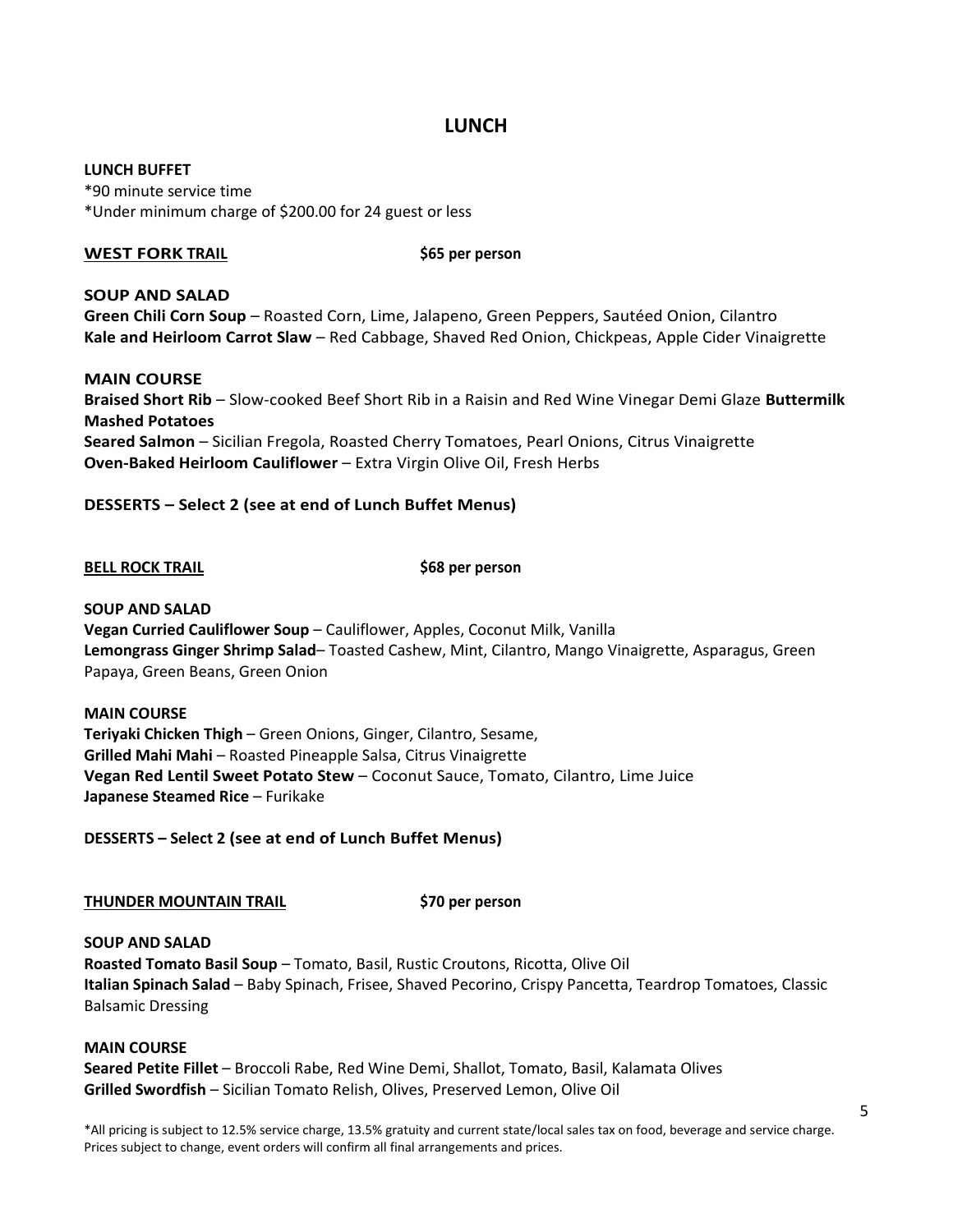**Eggplant Caponata** – Slow Stewed Eggplant, Tomato, Capers, Red Wine Vinegar **Roasted Peewee Potatoes** – Oregano Garlic Glaze

#### **DESSERTS – Select 2 (see at end of Lunch Buffet Menus)**

#### **CHICKEN POINT TRAIL \$67 per person**

**SOUP AND SALAD Seafood Bisque** – Saffron, Seafood Broth, Crème, Tomato **Organic Quinoa Salad** – California Grapes, Walnuts, Sherry Vinaigrette, Local Olive Oil, Orange Zest, Mint

#### **MAIN COURSE**

**Roasted Chicken Breast** – Roasted Heirloom Carrots, Garlic, Local Honey Glaze **Seared Seabass** – Chardonnay Beurre Blanc, Blood Orange Fennel Slaw **Tossed Gemmeli Pasta** – Lemon Oil, Charred Tomatoes, Red Chilies, Spinach, Roasted Garlic

#### **DESSERTS (see at end of Lunch Buffet Menus)**

#### **COURTHOUSE BUTTE TRAIL \$67 per person**

**SOUP AND SALAD Potato Leek Soup** – Yukon Gold Potato, Leeks, Gruyere Cheese Chips **Roasted Beet Salad** – Arugula Frisee, Walnut, Goat Cheese, White Balsamic

**MAIN COURSE Short Rib Stew** – Carrots, Mushrooms, Pearl Onions, Caramelized Garlic, Bacon **Roasted Baja Stripped Bass** – Quinoa, Confit Tomato, Wilted Arugula, Caper Brown Butter **Whipped Yukon Gold Potato** – Crème Fraiche, Chives **Ratatouille** – Provencial Vegetables Casserole

**DESSERTS – Select 2 (see at end of Lunch Buffet Menus)**

#### **ADOBE JACK TRAIL \$70 per person**

# **SOUP AND SALADS**

**Pozole** – Pork, Cabbage, Jalapenos, Roasted Chiles, Hominy **Black Bean and Charred Corn Salad** – Red Onion, Tomato, Cilantro Sprigs, Lime Cumin Dressing **Caesar Salad** – Romaine, Croutons, Shaved Parmesan, Tomato, Radish, Cilantro Caesar Dressing

#### **MAIN COURSE**

**Carne Asada** – White Onion, Cilantro, Chile **Sautéed Mexican White Shrimp** – Tequila Lime Sauce, Red Onion, Peppers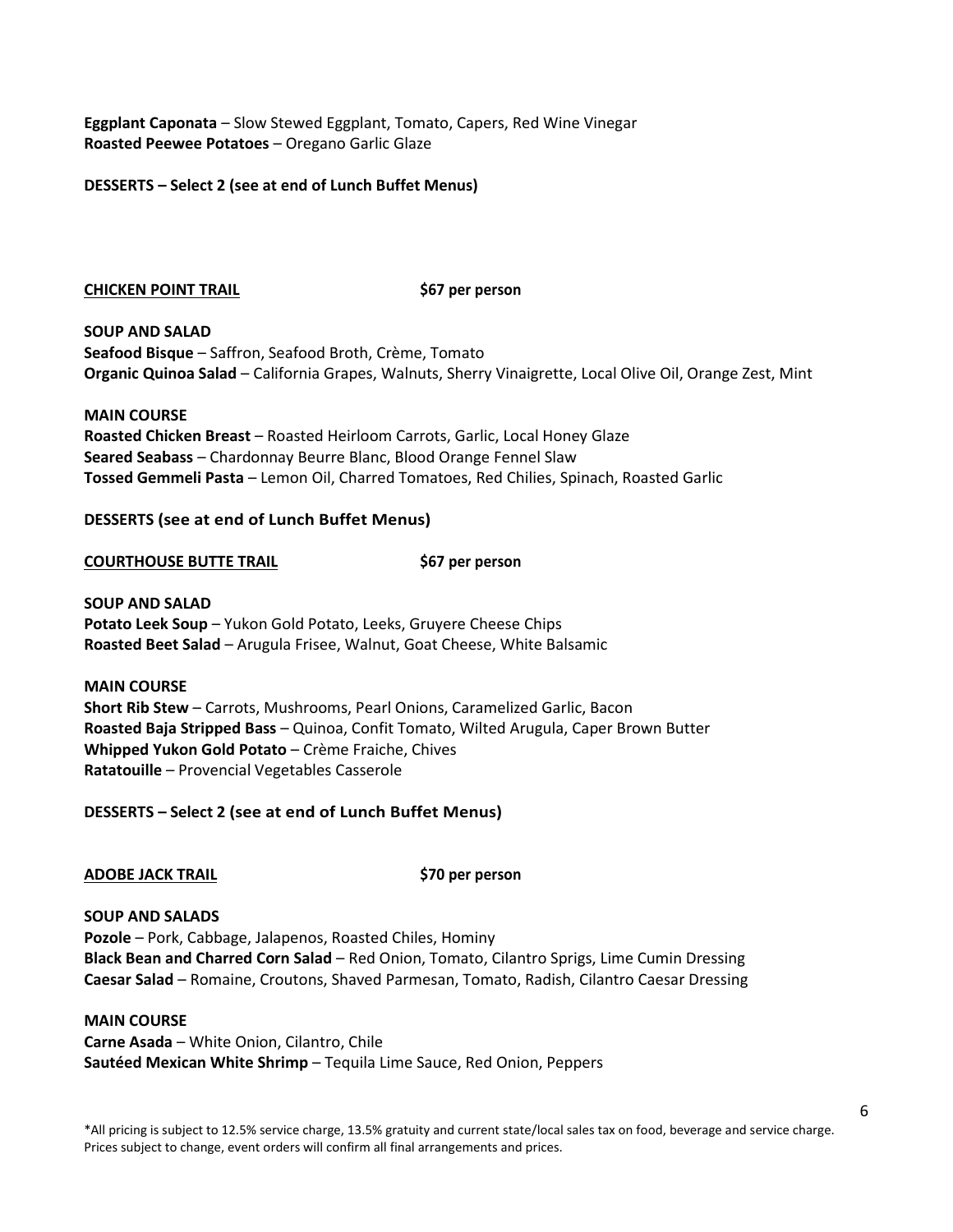**Flour Tortillas, Hand Made Sopes Classic Mexican Rice** –Tomato, Chile **Charro Beans** – Stewed Pinto Bean, Chorizo, Peppers, Onions

#### **DESSERT CHOICES FOR ALL LUNCH BUFFETS – Select 2**

Double Chocolate Cake German Chocolate Sponge Cake Strawberry Shortcake Fudge Brownies Chocolate-Dipped Rice Crispy Treats Oatmeal Cookies with Flax Seed and Chia Apple Tartlets

## **LUNCH ON THE GO \$47 per person**

*Included in selection: One Sandwich, One Salad, Classic Potato Chips, Chocolate Chip Cookie and Granny Smith Apple*

#### **SANDWICHS**

**Rosemary Ham Sandwich** – Bacon, Swiss, Pickle Chips, Goat Horn Peppers, Mustard, Garlic Aioli, Sourdough **Roasted Roast Beef Ciabatta** – Shaved Roast Beef, White Cheddar, Red Onion Marmalade, Horseradish Aioli, Ciabatta

**Roasted Turkey Club** – Turkey**,** Havarti, Romaine, Roma Tomato, Avocado Mousse, Chipotle Aioli, Brioche **Vegetable Sandwich** – Cooked Egg, Bell Pepper, Red Onion, Haricot Vert, Basil, Capers, Fennel, Cucumber, Radish, Tomato, Butter Lettuce, Parmesan Balsamic Dressing

#### **SALADS (Choose 1)**

**Mediterranean Pasta Salad** – Celery, Red Onion, Sundried Tomatoes, Olives, Basil, Red Wine Vinaigrette **Del Potato Salad** – Teardrop Tomato, Green Beans, Red Onion, Bacon, Pickled Juice, Whole Grain Mustard Dressing

\*Minimum order of 12 for each selection

#### **PLATED LUNCH**

#### **SALADS (Choose 1)**

**Panzanella Salad** – Heirloom Tomatoes, Focaccia Croutons, Cucumbers, Olives, Red Onions, Arugula, Tomato Oregano Dressing

**Seasonal Bean Salad** – Yellow Wax Beans, Haricot Vert, Fava Bean, Marble Potato, Pea Sprouts, Butter Lettuce, Golden Balsamic Vinaigrette

**Caesar Salad** – Focaccia Crouton, Goat Horn and Sweetie Drop Peppers, Aged Parmesan, Classic Caesar Dressing **Artisan Greens** – Local Lettuce, Shaved Carrots, Roasted Pear, Candy Walnuts, Sherry Vinaigrette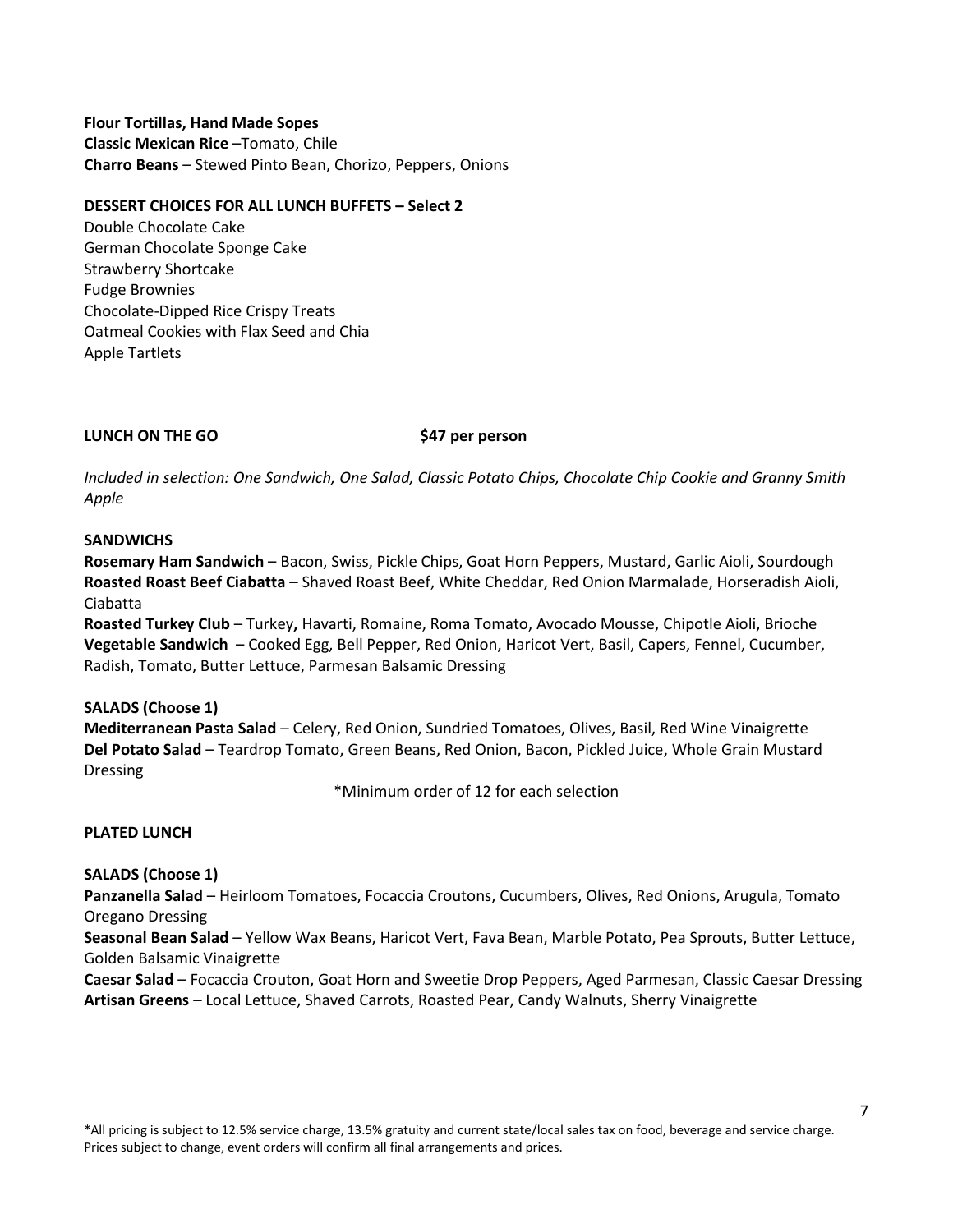#### **MAIN COURSE (Choose 1)**

**Roasted Chicken Breast \$65 per person** – Carrot Coulis, Blue Corn Polenta Cake, Braised Greens, White Wine Sauce

**Scottish Salmon Steak \$72 per person** – Charcoal Potato Emulsion, Soy Glazed Wild Mushroom, Tarragon Poached Asparagus

**New York Strip Loin \$85 per person** – Smoked Mash Potato, Cipollini Hash, Charred Broccolini, Pork Belly Demi **Braised Short Rib \$82 per person** – Garlic Herb Polenta, Brussels Sprouts Slaw, Persian Carrots, Red Wine Demi **Smoked Tomato Gnocchi \$60 per person** – Pea Coulis, Morel Mushroom, Ricotta Cheese, Snap Peas, Pea Shoots **Slow Baked Delicata Squash \$67 per person** – Beet Puree, Poached Baby Beets, Grilled Leeks, Couscous

**DESSERT (Choose 1)** Double Chocolate Cake German Chocolate Sponge Cake Fudge Brownies Strawberry Shortcake Apple Tartlets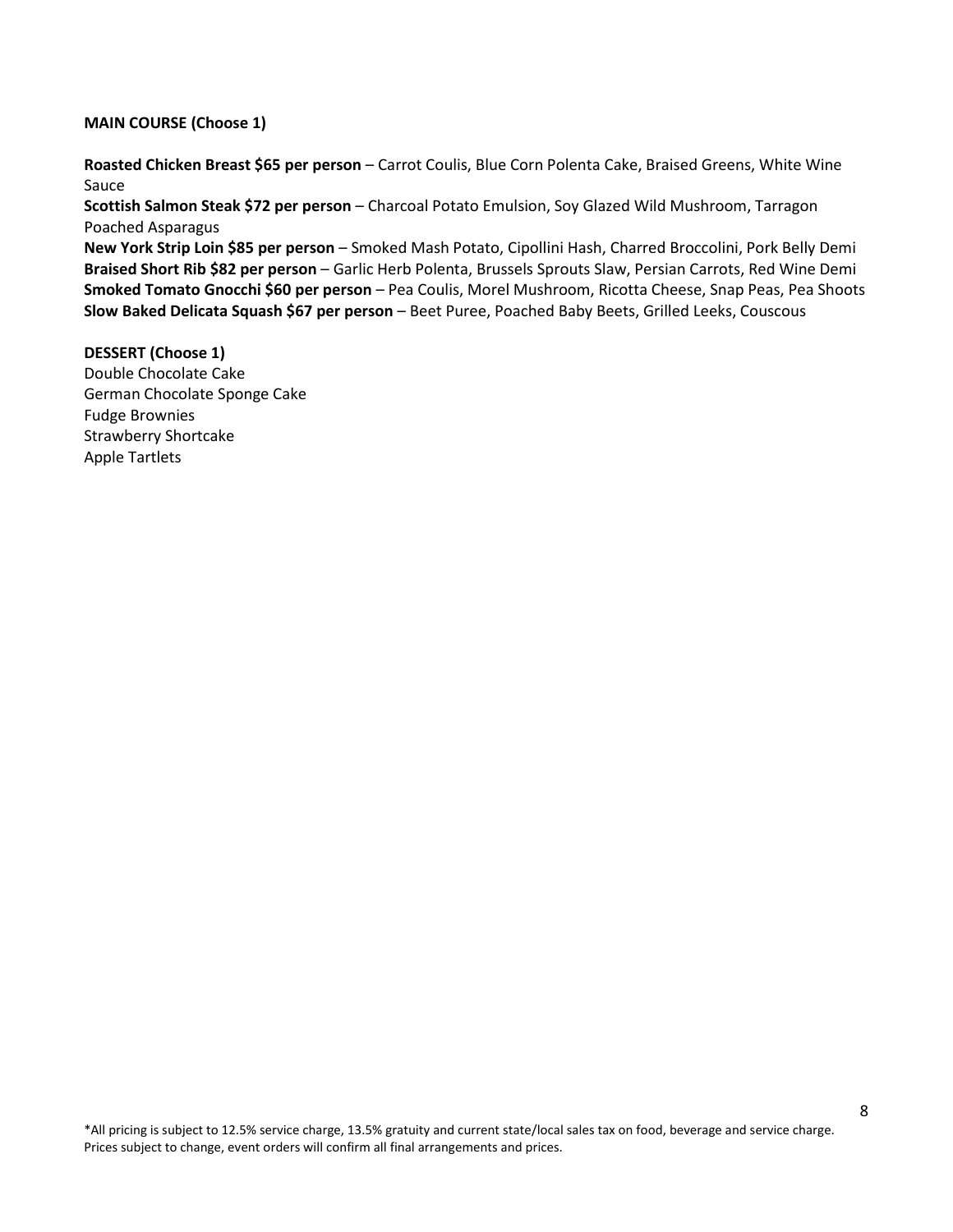# **RECEPTION**

#### **RECEPTION STATIONS**

**\***Minimum 25 people, 90 minute service time

#### **Asian Dim Sum Station \$38 per person**

Steamed Shrimp Shu-Ma, BBQ Pork Bun, Vegetable Pot Sticker, Crispy Spring Roll Ginger Soy Sauce, Sambal Dip, Sweet and Sour Plum Sauce

#### **Taco, Tostada Station \$50 per person**

Carne Asada, Achiote Chicken, Charred Chayote, Shredded Cabbage Cilantro Slaw, Roasted Salsa Roja, Salsa Verde, Habanero Mango Salsa, Mexican Crema, Limones, Cotija Cheese

#### **Local Cheese & Charcuterie Display \$42 per person**

#### **Cheese Selection**

Pointe Reyes Blue Cheese, Toma, Mixtress Bleating Heart Creamery, Lamb Chopper Cypress Grove, Humboldt Fog, California Grapes, Toasted Local Nuts, Honeycomb

#### **Cured Meats**

Fennel Sopressata, Garlic Sausage, Wild Boar Salami, Capicola, Chef Brandon's Country Pate, Cornichons, Fig Jam, Pickled Onion, Sour Cherry Jam, Sea Salt Crackers, Dijon, Sliced Artisanal Bread

#### **Farmer's Market Crudité \$32 per person**

Cauliflower Florettes, Heirloom Carrots, Celery, Kohlrabi, Radish, Cucumber, Cherry Tomato, Hummus Dip, Greek Yogurt Preserved Lemon Dip, Di Stefano Burata Black Truffle Dip, Muhammara Dip

#### **Poke Station \$39 per person**

Tuna, Red Onion, Scallion, Sesame, Salmon, Orange, Cumin, Peppers, Chive Forbidden Rice Salad, Cilantro, Pickled Ginger, Seaweed Slaw, Wasabi Aioli, Ponzu Sauce, Sesame Seeds

#### **Slider Station (Choose two) \$45 per person**

Seared Angus Beef Slider – Garlic Aioli, Cotija Cheese, Salsa Verde, Pickled Onions Fried Chicken Slider – Hot Sauce Butter, House Pickles, Cabbage Korean Pork Belly Slider – Shiitake Ginger Glaze, Fermented Cabbage All served with Thick Cut Potato Chips

#### **Pasta Station \$34 per person: Choose 2:**

Gemelli Pasta – Slow Simmered Rich Bolognese, Shaved Parmesan, Basil Penne Pasta – White Wine Garlic Sauce, Asparagus Tips, Charred Tomato, Basil, Shrimp Scampi Gluten-Free Kale Mozzarella Ravioli – Roasted Tomatoes, Sautéed Shallots, Asparagus Tips, Smoked-Tomato Broth

Potato Gnocchi – Forest Mushrooms, Asparagus, Truffle, Parmesan Cheese, Beurre Rouge

#### **Salad Station \$32 per person**

Artisan Greens – Local Lettuce, Shaved Carrots, Roasted Pear, Candy Walnuts, Sherry Vinaigrette Organic Quinoa Salad – California Grapes, Walnuts, Sherry Vinaigrette, Local Olive Oil, Orange Zest, Mint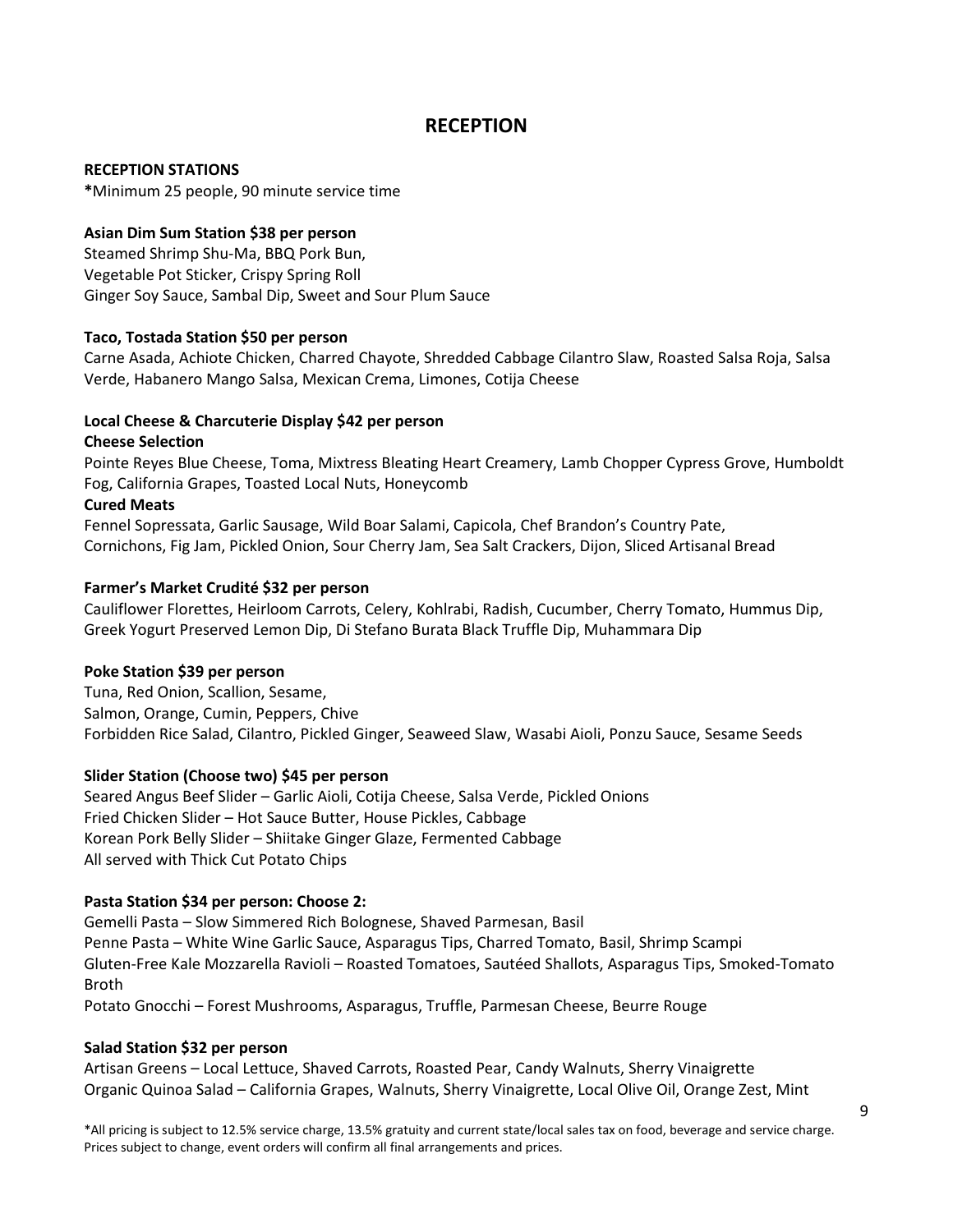Mediterranean Pasta Salad – Celery, Red Onion, Sundried Tomatoes, Olives, Basil, Red Wine Vinaigrette Caesar Salad – Focaccia Crouton, Goat Horn and Sweetie Drop Peppers, Aged Parmesan, Classic Caesar Dressing

#### **CARVING STATIONS**

#### \$200.00 Culinary Attendant Fee

**Roasted Turkey Breast** – Fried Brussel Sprouts, Cranberries, Walnuts**,** Cheese Grits, Gravy (Serves 20 - \$400) Served with Rolls

**Slow Roasted Peppercorn Crusted Ribeye** – Creamy Horseradish, Baby Yams, Charred Broccolini (Serves 20 - \$500) Served with Rolls

**New York Strip Loin** – Roasted Garlic Mashed Potatoes, Grilled Asparagus, Peppercorn Sauce (Serves 25 - \$425) Served with Rolls

**Smoked Whole Scottish Salmon** – Buckwheat Blini, Crème Fraiche, Red Onion, Chive, Lemon (Serves 25 - \$350) Served Chilled

**Smoked Bone-in Pork Steamship** – BBQ Sauce, Blue Corn Gouda Cake (Serves 30 - \$400)

#### **RECEPTION HORS D'OEUVRES**

#### **COLD**

| Seared Ahi, Pickled Cucumber, Ginger, Wasabi Crema, Sesame Cone                                  | \$12 per piece  |
|--------------------------------------------------------------------------------------------------|-----------------|
| Beef Tartar, Pickled Peppers, Capers, Shallot, Garlic Lemon Aioli                                | \$12 per piece  |
| Shrimp Shooter, Orange Peanut Sauce, Popcorn Shoot, Pea Tendril                                  | $$12$ per piece |
| Caprese Lollipop, Mozzarella, Tomato Water, California Olive Oil, Balsamic, Basil \$10 per piece |                 |
| Vegan Carrot Tofu Mousse, Rice Cracker                                                           | \$9 per piece   |

#### **HOT**

| Achiote Shrimp Taco, Cotjita, Pickled Onion, Cilantro | \$12 per piece |
|-------------------------------------------------------|----------------|
| Confit Chicken Lollipop, Whiskey BBQ Glaze, Chive     | \$10 per piece |
| Wagyu Skewer, Dashi, Soy, Puffed Rice                 | \$12 per piece |
| Savory Mushroom Tart, Goat Cheese Mousse, Cress       | \$9 per piece  |
| Spicy Vegetable Samosa, Mint Raita                    | \$10 per piece |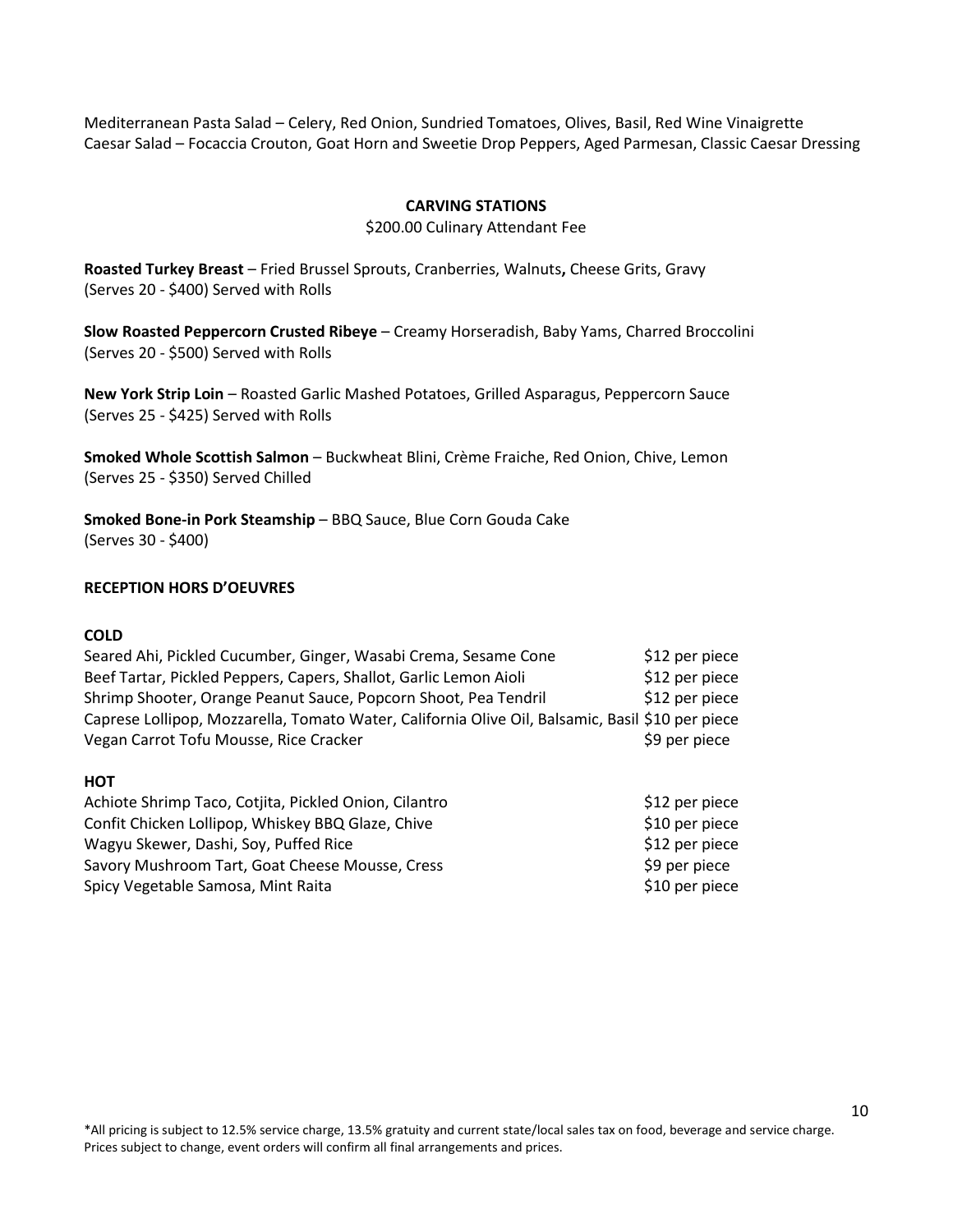# **Dinner Buffets**

\*90 minute service time \*Under minimum charge of \$250.00 for 25 guests or less

#### **HIGH ON THE HOG TRAIL \$115 per person**

#### **SALADS**

**Red Bliss Potato Salad** – Haricot Vert, Crispy Bacon, Teardrop Tomatoes, Red Onion, Whole grain Mustard Vinaigrette **Classic Caesar Salad** – Focaccia Croutons, Shaved Parmesan, Cracked Black Pepper, Caesar Dressing **Watermelon and Cucumber Salad** – Feta Cheese, Teardrop Tomatoes, Organic Olive Oil, Chopped Cilantro, Honey Red Wine Vinaigrette

#### **ENTRÉES**

**Organic Buttermilk Fried Chicken Thigh Smoked BBQ Pulled Pork Butt** – Coronado Dry Rub **Carved-To-Order Slow Smoked Brisket** – Texas BBQ Sauce, Carolina Sauce

#### **SIDES**

**Classic Coleslaw** – Poppy Seed Dressing **Citrus Glazed Fire-Roasted Shrimp** – Mexican White Shrimp, Citrus Chili Glaze **Corn Fava Bean Succotash** – Red Bell Pepper, Fresh Herbs **Baked Organic Russet Potatoes** – Sour Cream, Scallion, Bacon Bits, Cheddar, Diced Tomato **Sweet Cornbread Muffin** – Whipped Butter

#### **DESSERTS – Select 2**

Red Velvet Cake Double chocolate cake German chocolate sponge cake Cinnamon Caramel Churros Cheesecake Apple Tartlet Crème Brulee Fudge Brownies

#### **SUBMARINE ROCK TRAIL \$140 per person**

**Yucatan Style Mahi Mahi Ceviche** – Coconut Milk, Lime, Red Onion, Red Bell Pepper **Tropical Ceviche** – Mango, Papaya, Pineapple, Watermelon, Red Onion, Serrano, Tajin, Lavosh **Grilled Nopales Salad** – Tomatillo, Onion, Tomato, Queso Fresco, Coriander Vinaigrette **Vegetable Escabeche** – Carrots, Jalapenos, Red Onion, Baby Squash, White Wine Vinegar, Tarragon, Garlic **Black Bean & Charred Corn Salad** – Red Onion, Tomato, Cilantro Sprigs, Lime Cumin Dressing

## **ENTRÉES Tequila Chicken Grilled Prawns** – Tequila Lime Vinaigrette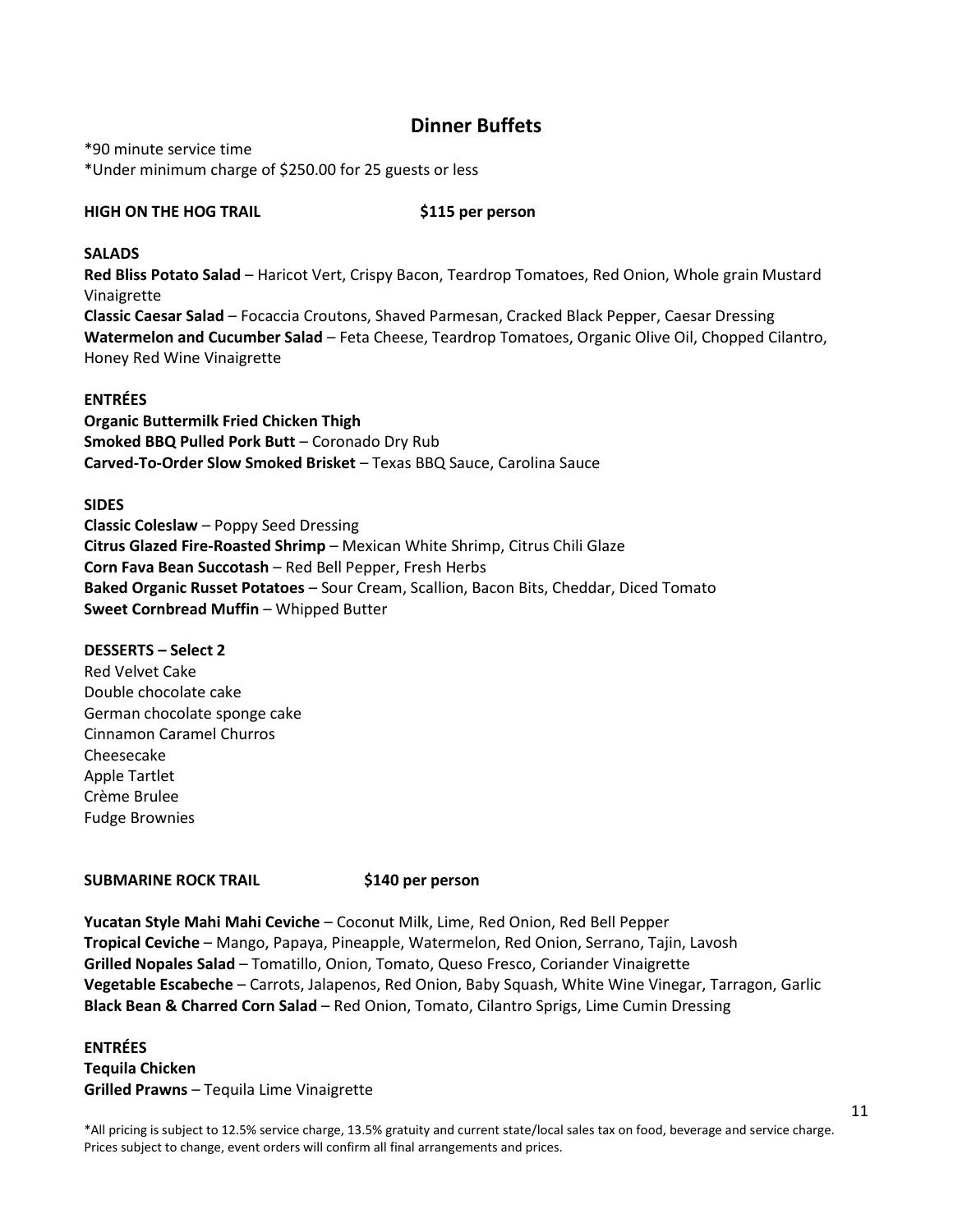**Charcoal Baked Diver Scallop Skirt Steak – Salsa Verde Baja Style Octopus** Roasted Dark Chili Salsa, Avocado Green Salsa, Roasted Garlic Chili Aioli

#### **SIDES**

**Elote** – Mayo, Chili Pepper, Lime Zest, Cotija Cheese **Blue Corn Muffin** – Green Onion, Smoked Gouda **Chilled Asparagus** – Lemon Oil, Charred Citrus **Charred Heirloom Cauliflower** – Chimichurri Sauce

#### **DESSERTS – Select 2**

Red Velvet Cake Double chocolate cake German chocolate sponge cake Cinnamon Caramel Churros Cheesecake Apple Tartlet Crème Brulee Fudge Brownies

# **PLATED DINNER**

#### **PLATED DINNERS – 4 Course Pricing/3 Course Pricing**

**SALADS** (Choose 1)

**Spinach & Bleu Cheese Salad** – Bleu Cheese Panna Cotta, Red Wine Poached Pears, Spinach Leaves, Frisee, Candied Pecans, Sherry Vinaigrette

**Caesar Salad** – Romaine Hearts, Speck, Focaccia Crouton, Pickled Peppers, White Anchovy Fillet, Classic Caesar Dressing

**Local Baby Lettuce** – Heirloom Carrots, Cherry Tomato, Purple Radish, Blueberries, Garden Herbs, Raspberry Vinaigrette

**Tomato & Goat Cheese Salad** – Heirloom Tomatoes, Tomato Water, Goat Cheese Mousse, Watercress, Pine **Nuts** 

**Quinoa, Beet, Apple Salad** – Quinoa, Roasted Baby Beets, Roasted Apples, Arugula, Pistachio Dust, Honey Vinaigrette

**COLD MIDDLE COURSE** (Choose 1)

**Shrimp Cocktail** – Poached Prawns, Carrot Gazpacho, Pistachio, Cumin Croutons **Cured Duck Breast Carpaccio** – Cured Duck Breast, Celery Root Salad, Beluga Lentil Vinaigrette

**OR**

**HOT MIDDLE COURSE** (Choose 1) **Charred Octopus** – Spanish Chorizo Vinaigrette, Polenta Cake, Fava Beans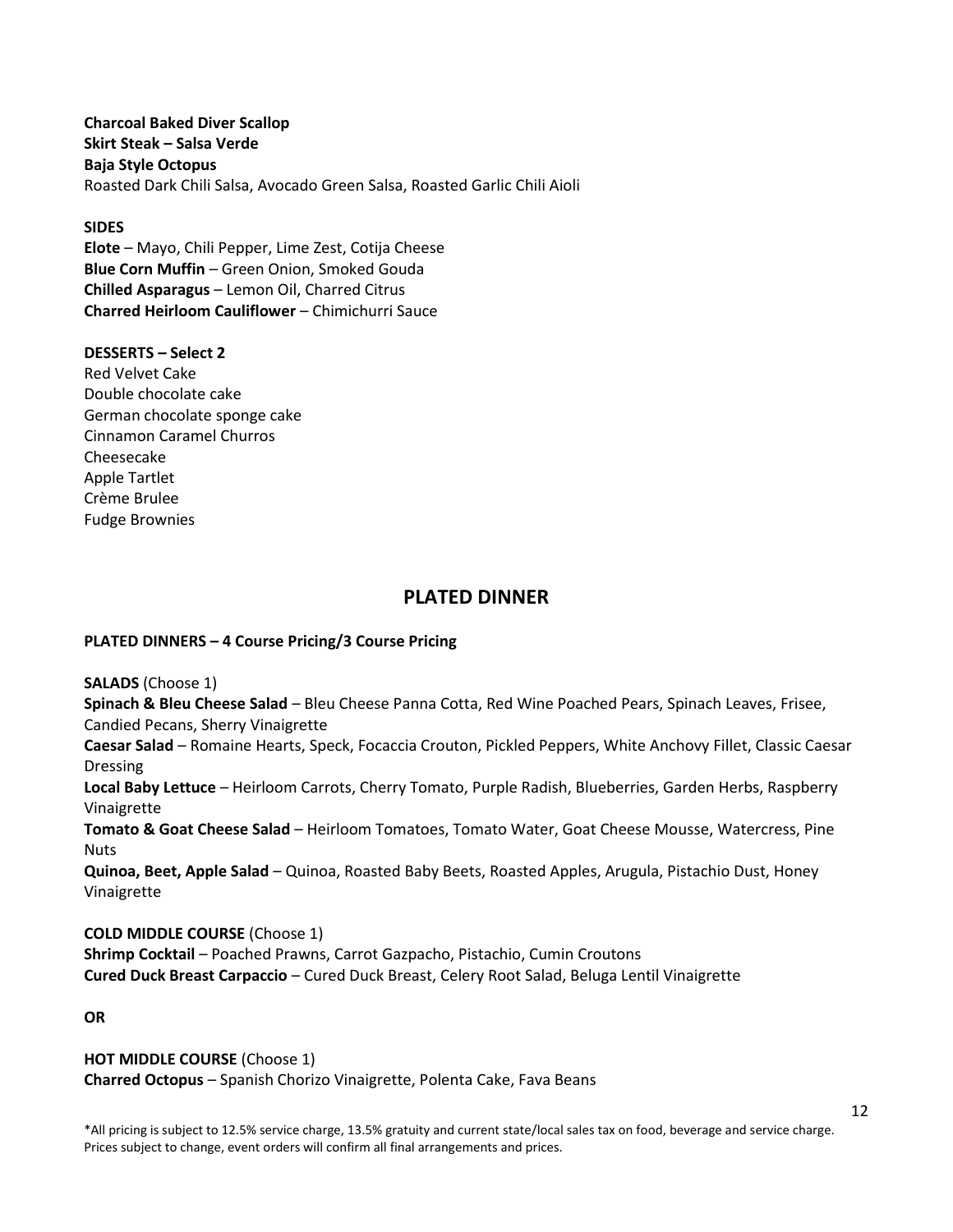**Seared Diver Sea Scallop** – Cauliflower Cream, Peewee Potato, Bacon Lardons **Miso Glazed King Crab** – Potato Confit, White Garlic Puree, Sea Asparagus

**ENTRÉE** (Choose 1)

**Seared Beef Tenderloin (4 Course) \$155/(3 Course) \$135 per person** Beef Tenderloin, Purple Potato Cake, Asparagus Cream, Confit Onion, Orange Glazed King Crab

**Oven Roasted Chicken Breast \$105/\$90 per person** Purple Sweet Potato Pure, Confit Vine Tomatoes, Snap Peas, Marsala Chicken Reduction

**Ginger Lacquered Chicken Breast \$105/\$90 per person** Sticky Dashi Rice Cake, Japanese Eggplant, Roasted Shitake Mushrooms

**Slow Braised Short Rib \$120/\$100 per person, add Poached Lobster for \$25** Creamed Leek Swiss Chard, Potato Au Gratin, Roasted Parsnips, Thumbelina Carrots, Charred Onion, Bordelaise Sauce

**Pan Roasted Scottish Salmon \$115/\$100 per person** Everything Corn - Corn Veloute, Charred Corn, Popped Corn, Fava Beans, Etoi Onions

**Roasted Beef Barrel \$150/\$135 per person** Slow Cooked Beef Tenderloin, Truffle Chive Comte, Twice Baked Potato, Steamed Asparagus, Sherry Braised Shallot

**Grilled Baja Seabass \$115/\$100 per person** Meyer Lemon, Fava Bean Coulis, Dashi Butter Glazed Chanterelles, Baby Corn, Sweet Peas

**Smoked Tomato Gnocchi \$75/\$65 per person** – Pea Coulis, Morel Mushrooms, Ricotta Cheese, Snap Peas, Pea Shoots

**Slow Baked Delicata Squash \$82/\$67 per person** – Beet Puree, Poached Baby Beets, Grilled Leeks, Couscous

**DESSERT** (Choose 1) Red Velvet Cake Double chocolate cake German chocolate sponge cake Tiramisu Cheesecake Apple Tartlet Crème Brulee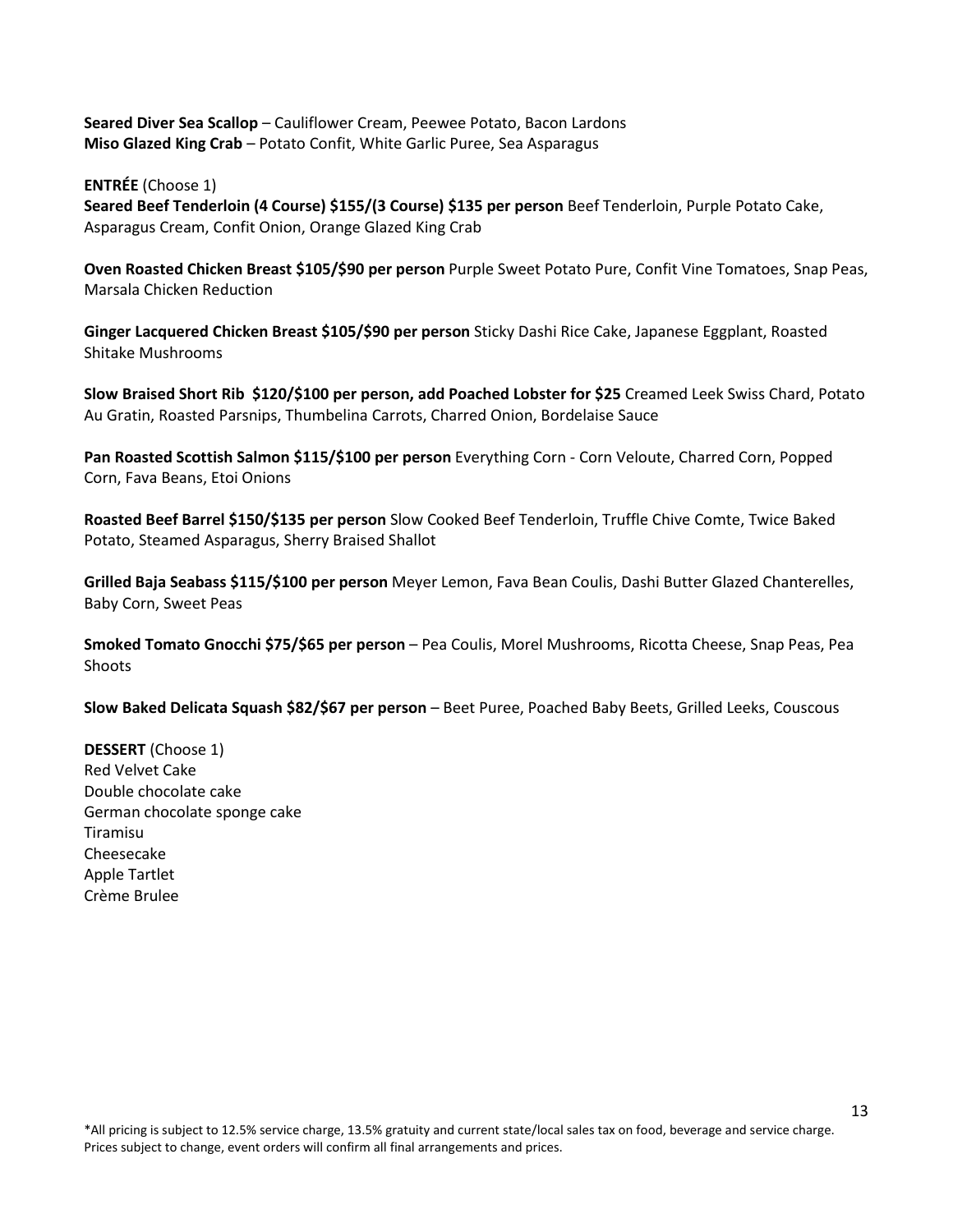#### *INFORMATION TO ASSIST YOU WITH PLANNING*

#### *MENU SELECTIONS*

In addition to our set of Catering Menus we are happy to customize menus with creative ideas or special requests to fit your unique occasion. We are also committed to meeting guest needs with requests for dietary restrictions. Our menus are subject to change as ingredients may vary based on seasonality or availability. Menus will be customized to accommodate groups of less than 25 guests.

All food and beverage, including alcohol, must be purchased through the hotel and served by hotel staff.

Consuming raw or undercooked meats, poultry, seafood, shellfish or eggs may increase your risk of foodborne illness.

#### *SERVICE TIMES & MINIMUMS*

Buffets are based on 90 minutes of service with a 25 person minimum count

Breaks are based on a 30 minute of service with a minimum of 25 guests

For group size under 25 an additional \$100.00 for breakfast, \$200.00 for lunch and \$250.00.00 for dinner will apply.

Additional charges may apply to extend meal times.

Please note, due to health regulations and quality concerns, items from buffets cannot be served during breaks after buffet service.

All pricing is guaranteed ninety (90) days prior to your event date.

#### *ADDITIONAL FEES*

\$160.00 Bartender charge, per bartender, based on a 3 hour bar minimum. (\$40.00 will apply for each additional hour of service) 1 Bartender required for every 75 guests.

\$200.00 per Chef Attendant for carving stations and action stations. Based on a 90 minute service. \$80.00 per Chef Attendant charge will apply for each additional hour of service.

\$75.00 per Attendant/Server for buffet and/or passed hors d'oeuvres. Based on up to 90 minutes of service. (\$30.00 per Attendant/Server will apply for each additional hour of service)

#### *ROOM RE-SETS*

When a room set-up is changed within twenty-four (24) hour period, there will be a minimum additional charge of \$250.00 for the set-up. Charge is subject to increase depending on the room size and complexity of the changes. Once set, any changes to set-up/style will incur an additional fee of a minimum of \$250.00.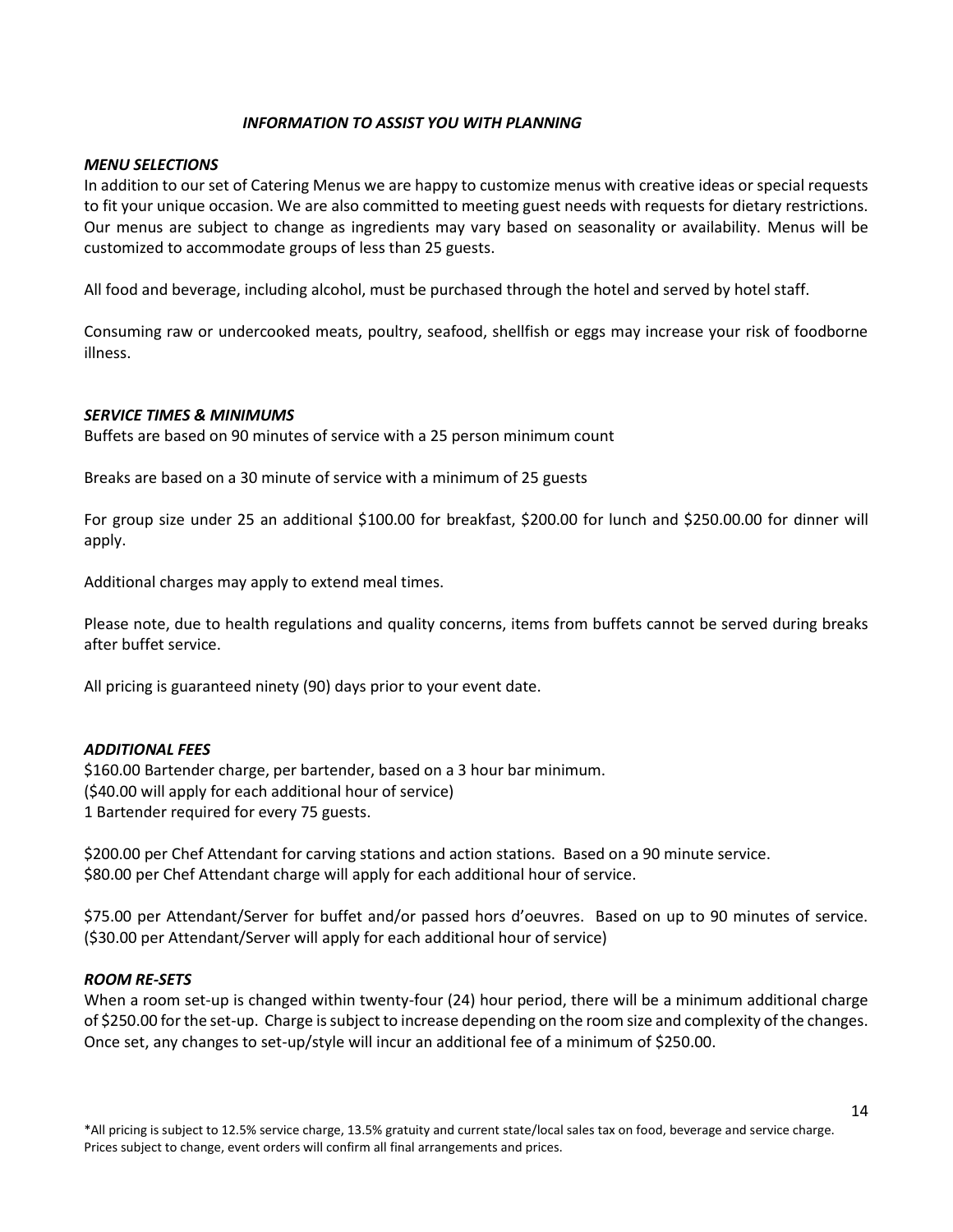#### *ROOM ASSIGNMENT AND SEATING*

All function room set ups include tables, chairs, standard linen, china, silverware, glassware.

Standard Linens are included with the room set. Upgraded specialty linens are available through outside sources. Your Catering and Event Manager will be happy to assist you with these services.

Space assignments are subject to change without notice. Please confirm with Hotel assigned function space before printing any materials listing specific meeting or function locations.

The Hotel will set tables and chairs 3% over guarantee based on space availability.

#### *FLORALS, DÉCOR, ENTERTAINMENT*

Upon request, the resort's vendor list may be provided for services not provided by the hotel.

#### *SERVICE CHARGE, GRATUITIES, TAXES*

All banquet charges including Food and Beverage, labor, space rentals, resets and equipment are subject to the service charge (12.5%), gratuity (13.5%) and tax (6.35%).

**Service Charge: 12.5%** (or the current service charge in effect on the day of the Event) of all services total, and taxed is applied to the service charge. This service charge is not a gratuity and is the property of Hotel to cover discretionary and administrative costs of the Event.

**Gratuity: 13.5%** (or the current gratuity in effect on the day of the Event) of all services. Gratuity is not taxed and is fully distributed to servers, and where applicable, bussers and/or bartenders assigned to the Event.

**Taxes:** Group agrees to pay any and all applicable federal, state, municipal or other taxes, fees, or assessments imposed on or applicable to Group's Event. Currently, the sales tax rate is **6.35%** and the hotel occupancy tax rate is **6.325%** (subject to change without notice).

#### *GUARANTEES*

- Group must submit the *expected* number of attendees for each catered food function no later than **Noon (local Hotel time), ten (10) business days** prior to the first day of the Event.
- Group must inform Hotel of the *final guaranteed* number of attendees that will attend each of the catered food functions by contacting the Events/Catering Department by email or phone no later than **Noon (local Hotel time), three (3) business days** prior to the first day of the Event. Group may either reduce or increase by 10% without incurring additional costs or supplemental surcharges. Any further reduction from this count will still be charged the guarantee given at 3 business days.

#### *PAYMENT*

Full prepayment shall be made a minimum of 30 days prior to the function unless credit has been established with the hotel. In such case, the complete account is due and payable by check no later than 30 days from the date of the function.

#### *SIGNAGE*

The hotel does not permit affixing anything to the walls, doors or ceilings that would leave damage. Pre-approved signage is permitted in group registration area and in private function areas only. No signs are permitted in the hotel